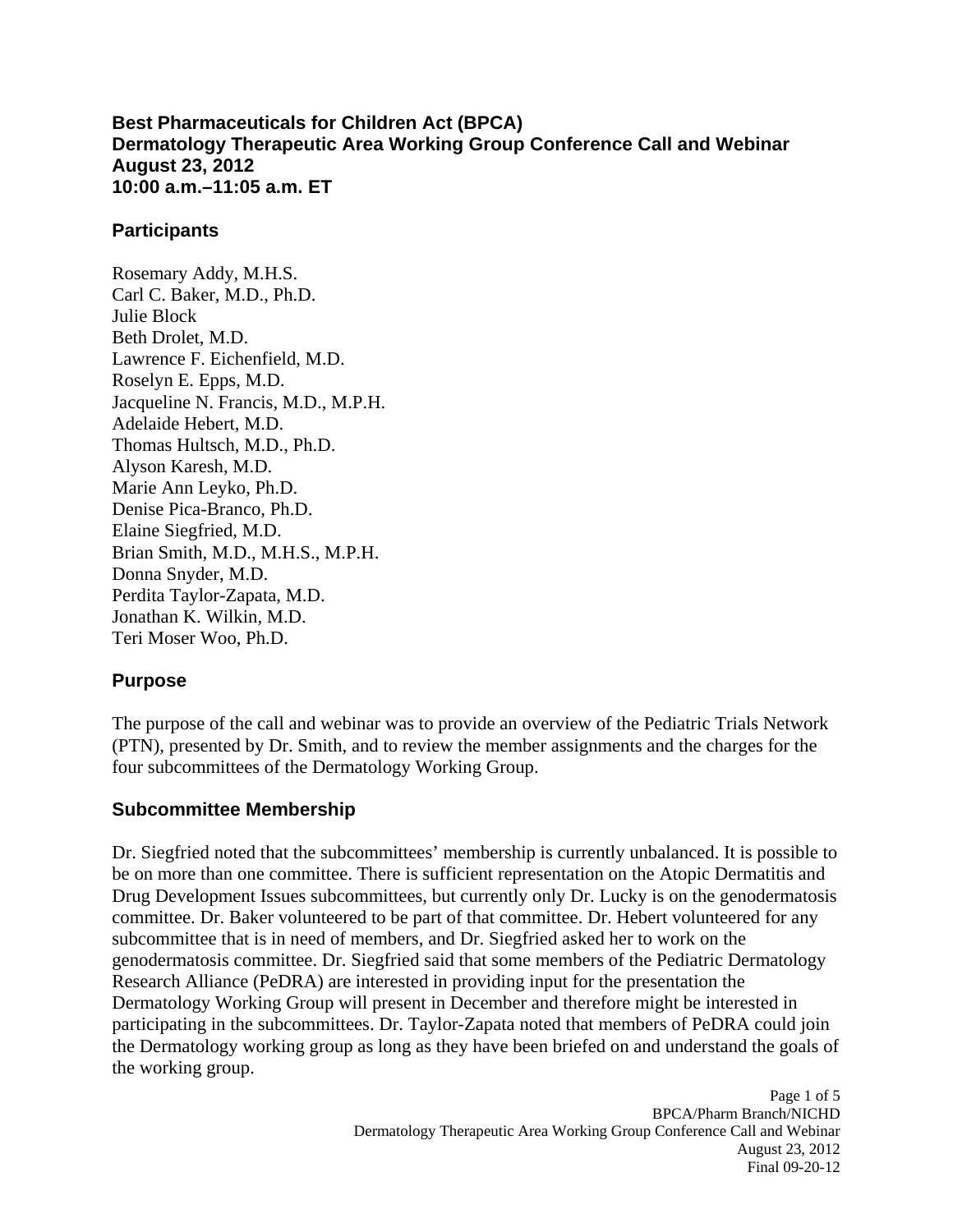Invitations will be sent after the call to members who might chair the subcommittees with more than two members. A chairperson acts as the subcommittee's record keeper and will use the template provided by Dr. Taylor-Zapata to develop the summary of the subcommittee's recommendations.

Dr. Siegfried asked for clarification from Dr. Taylor-Zapata as to what the expectations are for the working group. Dr. Taylor-Zapata clarified that the subcommittees will meet over a 4- to 6 week period to develop their own recommendations, and then a general call with the entire Dermatology Working Group will be scheduled. The working group will then prioritize what the members consider to be the most important areas for study. All these recommendations are reviewed by the *Eunice Kennedy Shriver* National Institute of Child Health and Human Development (NICHD), where those recommendations are prioritized again based on several criteria. After this point, recommendations go to the PTN for further prioritization, if appropriate. All recommendations from all working groups are presented to the U.S. Food and Drug Administration (FDA). Ms. Karesh clarified that the reason that the FDA does not provide formal responses to the recommendations is because the function of the working group is to provide feedback and recommendations to the NICHD, not to receive feedback from the FDA.

# **Presentation on the PTN**

Dr. Smith from the Duke Clinical Research Institute (DCRI) participated in the call for Dr. Daniel Benjamin, principal investigator (PI) and part of the faculty for the DCRI. The PTN is a contract between the DCRI and the NICHD, with the primary objective to create an infrastructure for investigators to conduct trials that improve pediatric labeling for off-patent therapeutics and child health. The PTN is studying product formulation, drug dosing, efficacy, safety, and device evaluation.

The PTN is led by the NICHD, and there is a separate BPCA Data Monitoring Committee that oversees the safety of all the trials conducted. The Program Management and Clinical Operations Core of the PTN is the administrative core at the DCRI, tasked with overseeing the components of the trials, which include network management, site selection, protocol development, and data dissemination. Under the administrative core are several other core groups that are led by investigators outside of Duke:

- Clinical Pharmacology Core and Pharmacometrics Core—heavily involved in developing the trials once molecules for study are chosen
- Safety and Ethics Core—has global oversight of the trials monitoring and safety
- Devices Core—identifies devices to be studied
- Mentorship Core—heavily invested in mentoring junior fellows who can become pediatric trial investigators on their own.

Dr. Smith outlined the process of how the PTN works with the National Institutes of Health (NIH):

**PTN** molecules for study come from the BPCA priority list of off-patent therapeutics.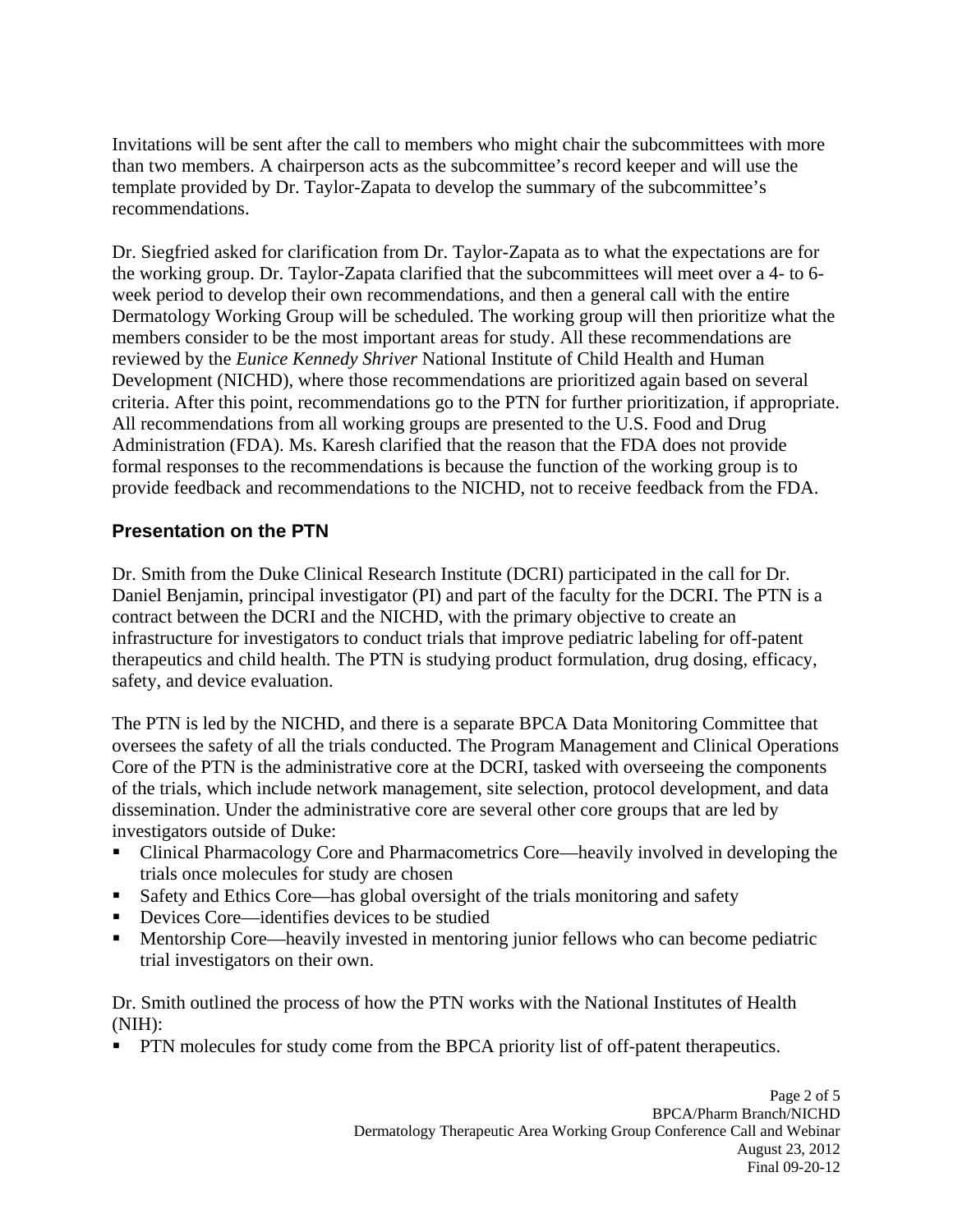- Investigators submit a concept sheet—a two-page summary of what they would propose for a trial—to the PTN administrative core.
- The PTN administrative core reviews the science and feasibility.
- If approved, the PTN forms a protocol development team, consisting of a protocol chair, thought leaders, pharmacologists, and operations experts.
- The NIH provides small amount of startup funding to the PTN.
- The PTN sends scope of work and budget to the NIH.
- The PTN selects sites from the Rapid Start Network based on site study interest, the site PIs, and previous history of enrollment.
- The PTN executes the trial.

Dr. Wilkins asked for clarification about the objectives for the studies and whether the goal was simply to conduct Phase 1 studies or to fund studies to lead to changes in pediatric labeling. Dr. Smith responded that the purpose would depend on several factors. Individual divisions at the FDA have different approaches to including different types of information on the label, which often depends on the molecule itself. It is easier to change the label for molecules for which extrapolation can occur from adults, once dosing and safety in children has been established. Smaller studies can be undertaken to establish pharmacokinetic (PK) and safety data and then extrapolate efficacy. The budget does not allow for Phase 3 studies for every molecule, so the PTN tries to study several molecules in smaller trials in an effort to spread resources. Dr. Wilkins noted that antimicrobial agents present a good opportunity to conduct small studies that could bring about changes in labeling. Dr. Taylor-Zapata noted that the NIH approach is resourcedependent—requiring both time and money—so that is why the NIH has the current conservative approach to conducting these studies.

In response to a request by Dr. Siegfried, Dr. Taylor-Zapata clarified that the goal for this group is to provide global recommendations to the NICHD; the current goal is not to present concept sheets or more detailed study presentations to submit to the PTN.

Dr. Smith said there are 15 trials in the PTN that are either completed, in site startup, or in protocol development: eight for 2011, five for 2012, and two planned for 2013. Three of the eight 2011 trials have completed enrollment—metronidazole, Phase 1 in infants; acyclovir, Phase 1 in infants; and the tape device study, a larger study. Most of the PTN trials are Phase 1 studies, although some are data-based trials, in which available databases are mined for safety information. Sildenafil is an example of a Phase 1 trial, which then will move forward with a Phase 2 trial in 2013. Approximately 50 percent of the trials involve some pharmacogenomics work for both safety and PK data.

Dr. Smith used the "Safety and PK of Multiple Dose Metronidazole in Premature Infants" trial as an example of how the process works:

- Population: 24 infants <32 weeks gestational age with suspected serious infection
- Duration of enrollment process: original target 18 months; finished in 12 months
- Study participation: participated in the study for up to 15 days, consisting of 2–5 days of study drug followed by 10 days of adverse events monitoring
- Number of sites: 3.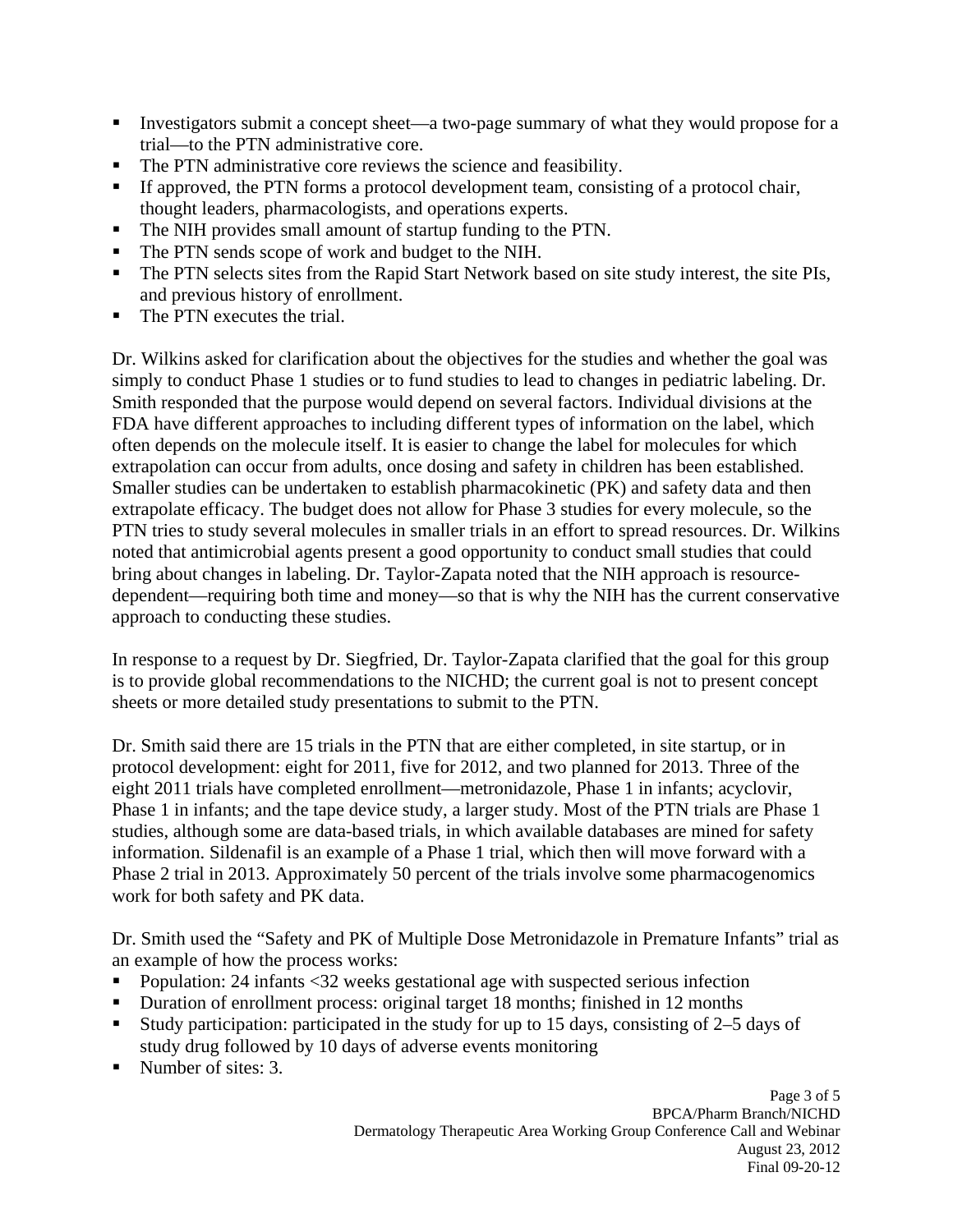The DCRI has two separate Rapid Start Networks—one for industry-sponsored studies and one for NIH-funded studies. The Rapid Start Network identifies sites that agree to work with the DCRI under a master service agreement that is linked with the institution rather than a therapeutic area, so that it can be used across all study programs. Working within this network system in a given study can reduce the time spent on the site contracting process by as much as 4 weeks. These sites are monitored in terms of data quality and enrollment efficiency. Dr. Siegfried asked how these sites are chosen. Dr. Smith responded that many of the sites were initially identified as a result of two NIH-sponsored studies that took place in 2007. As new molecules were identified, more sites were selected based on input from outside investigator recommendations of those studies, and those sites were subsequently brought into the Rapid Start Network.

Dr. Siegfried asked for clarification about the function of the Safety and Ethics Core of the PTN. Dr. Smith responded that a trial's protocol is reviewed by the BPCA Data Monitoring Committee for final approval. All the trials undergo review at the FDA division where that molecule's approval rests, and there is the normal institutional review board oversight at the site. The protocols are mostly not high-risk, and there is a fair amount of oversight prior to ever actually administering the drugs. In some studies, the patients may already be getting the drugs and the study investigators are simply collecting the data. Feedback from the FDA consists of safety data on the protocol itself; recommendations for regulatory/labeling changes would not occur until after the study.

# **Discussion**

Dr. Hultsch commented that there appears to be a disconnect between the stated objective of labeling changes and the informal Phase 1 studies that the PTN undertakes. He asked if perhaps collaboration with industry would be a means of facilitating the larger, more expensive Phase 3 studies that could result in labeling changes. Dr. Smith responded that there is no incentive for industry to invest in studies for these off-patent therapeutics. Dr. Karesh interjected, from the FDA perspective, that dosing information changes without a finding of safety and efficacy tends to go on labeling only in cases where there are safety concerns. Dr. Taylor-Zapata noted that the NIH has the mandate to impact labeling but the NIH has no control over that labeling, only the FDA does. The NIH must conduct the studies and work with colleagues at the FDA to improve labeling, but the final decision lies with the FDA. She commented that the NIH and FDA have had a good and successful working relationship in the past and that it is an ongoing process, as the legislation changes. In terms of the task of the working group, the NIH is looking for ideas and recommendations. She also clarified that the \$25 million BPCA funding includes everything: infrastructure, the PTN, the clinical studies, and so on.

Dr. Wilkins echoed what Dr. Taylor-Zapata said: There are limited resources for lofty objectives. He mentioned that a guidance document produced by the FDA would be useful. There is a guidance document on atopic dermatitis at the FDA Web site. He noted that the Dermatology Working Group could give to the NICHD suggestions for kinds of information to be included in a similar guidance document and encourage that the FDA develop such a document.